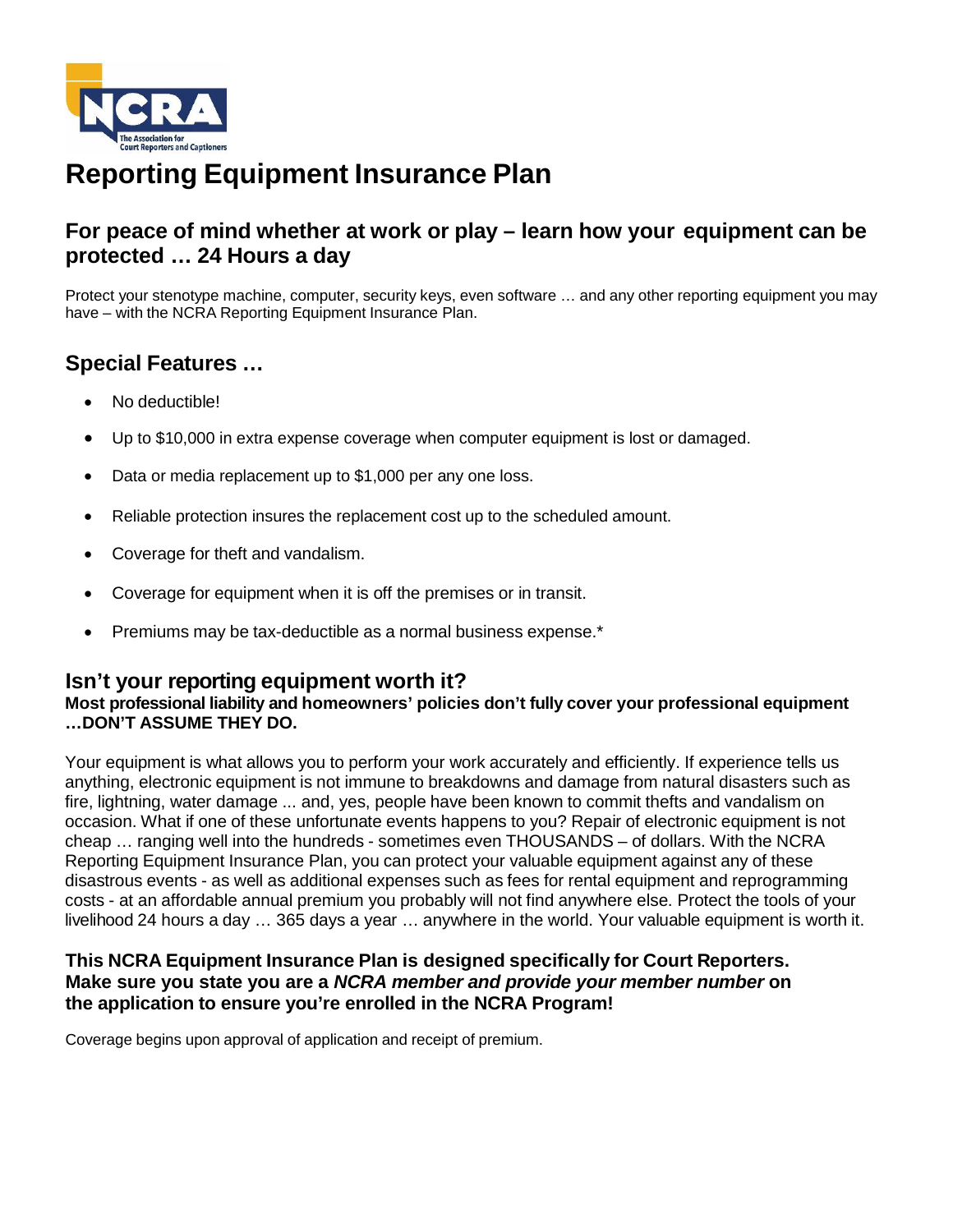## **Important Questions and Answers to Consider About This Coverage**

## **Q. Do I have to insure all my equipment?**

A. No. You insure only what you want to insure. That's an important advantage because if you work for a firm, the firm may already have coverage for equipment that is kept on premises. Once that equipment is moved off premises, however, it may no longer be covered. Since this NCRA Plan covers your owned equipment no matter where it's located, you can purchase it to protect only the equipment you take off-premises.

## **Q. Do I need this insurance if I already have coverage under my homeowner's policy?**

A. Yes. Many homeowners' policies do not cover equipment used strictly for business purposes. Your computer equipment may be covered if it's also used for personal matters. However, your equipment used strictly for business purposes, such as your stenotype machine, is not typically covered under your homeowner's policy. Also, if you take your computer equipment out of your house, your policy may no longer protect it.

## **Q. What's the minimum premium required under this Plan?**

A. Unlike many other business equipment policies that require you to pay a minimum premium in the hundreds of dollars, this NCRA Plan has a minimum premium of only \$50.00.

## **Q. What will happen if I buy new equipment?**

If your newly acquired equipment is less than 25% of your policy limit, you receive automatic coverage for up to 45 days when you purchase or take custody of the additional equipment. You have 45 days to notify the Program Administrator and you will then be billed for the additional insurance.

Should your newly acquired equipment exceed 25% of your policy limit – notify the Program Administrator immediately. You will be billed for the additional coverage.

## **Q. Is there any other coverage I should know about?**

A. This Plan provides up to an additional \$10,000 of extra expense coverage on all computer equipment to cover the expenses you may incur when your equipment is damaged or lost. Expenses such as replacement software, rental equipment and reprogramming ... at no extra cost to you!

## **Q. What kind of reimbursement can I expect?**

A. This Plan pays you the actual cost of replacement, no matter how old your equipment is or how much you originally paid for it. As long as your equipment is insured for its full replacement value, no depreciation factor is taken into account. Claims are settled on a "new for old" basis, up to the limit in your schedule.

**Please Note:** You should always keep all your receipts from the purchase of your equipment.

## **Q. Can I cover custom-made or high value items?**

**A.** Values in excess of \$50,000 per item or custom-made items require submission of an appraisal. Total value of \$200,000 or more for all items requires individual analysis; acceptance may be subject to additional information. There is no limit to the total amount of coverage for which you may apply.

## **Program Administrator:**



Mercer Consumer, a service of Mercer Health & Benefits Administration LLC P.O. BOX 14575 Des Moines, IA 50306-3575

Phone: 800-503-9230 | **Email: [plsdsteam.service@mercer.com](mailto:plsdsteam.service@mercer.com)**

## **Disclaimer**

This product description is for informational purposes only and does not provide a complete description of coverage terms, conditions, exclusions and limits. This coverage is underwritten by New Hampshire Insurance Company, a member company of American International Group.

Copyright 2021 Mercer LLC. All rights reserved. WWW EQP-E-NCRA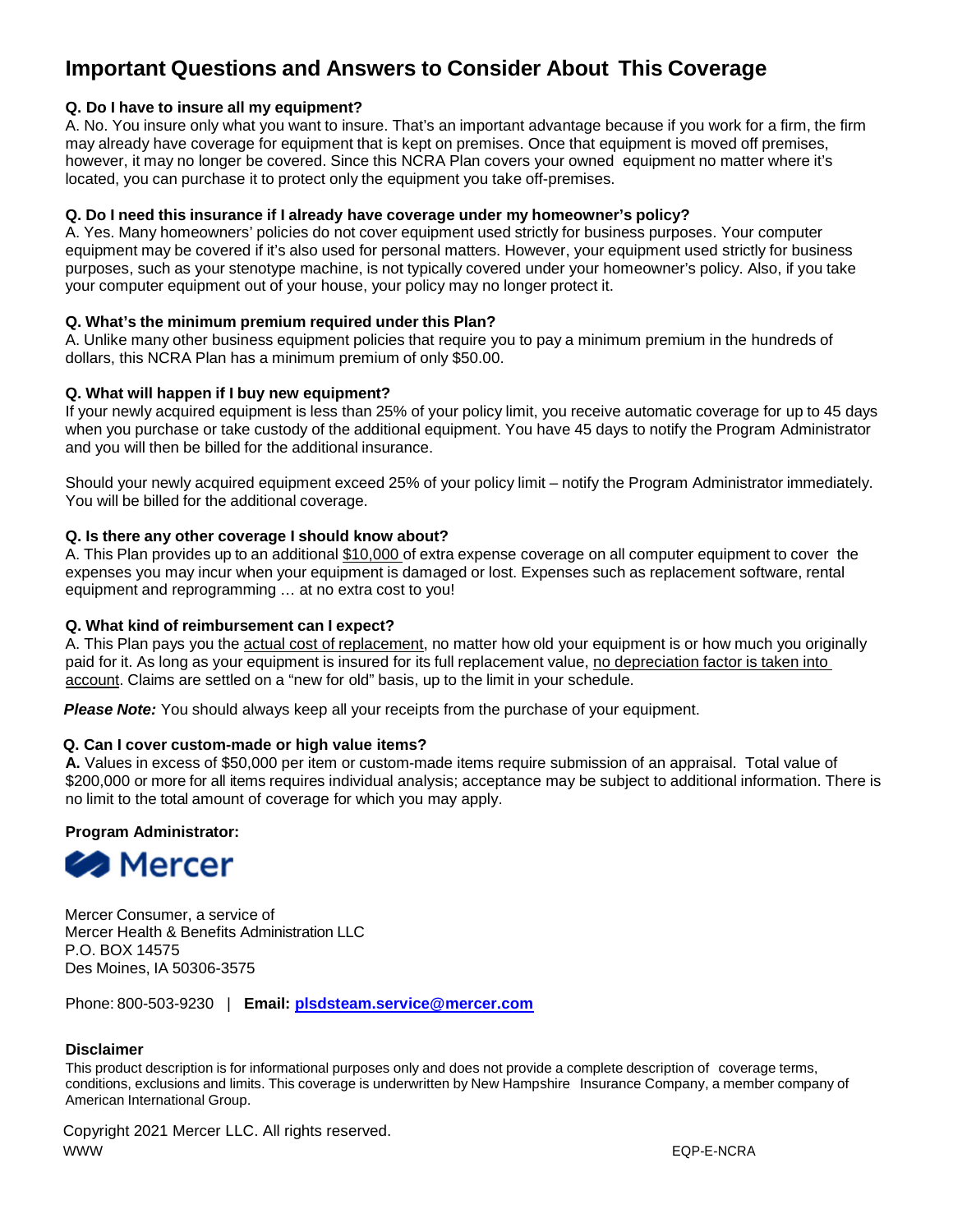## **It's Easy to Apply …**

- 1. Complete, date and sign the enclosed application. It is *required to include NCRA and your member number* on the application. List all the equipment you want insured including current replacement cost.
- 2. Calculate your premium following the easy steps outlined on this page.
- 3. Use one of the Payment Options provided below. Des Moines, IA 50306-3575

## **How to Calculate Your NCRA Reporting Equipment Insurance Premium**

### **Rate: \$1.50 Per \$100 of Replacement Value (minimum premium \$50.00)**

**Example:** Value of equipment to be insured is \$10,000.

| Annual Policy Premium Total (KY residents call for tax rates) | $NJ = $152.41$   Countrywide = \$151.50 |
|---------------------------------------------------------------|-----------------------------------------|
| State Surcharge (New Jersey – 0.06%) (Multiply by 1.006)      | \$152.41                                |
| TRIA (Terrorism) Premium (1%) (Multiply by 1.01)              | \$151.50                                |
| $($10,000/100) \times 1.50 =$                                 | \$150.00                                |

**To calculate your premium, complete the following** (Example Above - How to Calculate Your Premium):

| POLICY PREMIUM TOTAL - AMOUNT ENCLOSED                                                                                        |     |
|-------------------------------------------------------------------------------------------------------------------------------|-----|
| New Jersey residents (NJPLIGA is 0.06%) (Multiply E by 1.006)<br>$\bullet$<br>• Kentucky residents, please call for tax rates |     |
| D. State Surcharge (NJ & KY only, otherwise skip D)                                                                           |     |
| C. TRIA (Terrorism) Premium (1%) (Multiply B x 1.01)                                                                          |     |
| B. Annual Base Premium (NOTE: See above - minimum premium is \$50)                                                            | \$. |
| A. Total replacement value of equipment                                                                                       |     |

## **PAYMENT OPTIONS**

#### **Option 1: Upload form to pay with debit/credit card at MercerSecure.com**

If you choose to pay by credit card, please visit [www.mercersecureservice.com/6070](http://www.mercersecureservice.com/6070) to enter your credit card information and upload this form.\*

*\*Submission of your credit card information to mercer does not constitute receipt of payment or approval or binding of coverage by the insurer. Any coverage is subject to the terms and conditions of the insurance policy issued by the insurer. Payment will be processed upon review and acceptance of your submission.*

Total Amount Authorized: \$

#### **Option 2: Mail form with check payment**

Enclosed is my check for \$ Effective Date Desired\* \*May not be earlier than the date the administrator receives and approves this application.

**Make your check payable to Mercer Consumer and return your check and the application to the address below.**

#### **Mailing Address:**

Mercer Consumer, a service of Mercer Health & Benefits Administration LLC P.O. BOX 14575 Des Moines, IA 50306-3575

Copyright 2021 Mercer LLC. All rights reserved. www.com/www.com/www.com/www.com/www.com/www.com/www.com/www.com/www.com/www.com/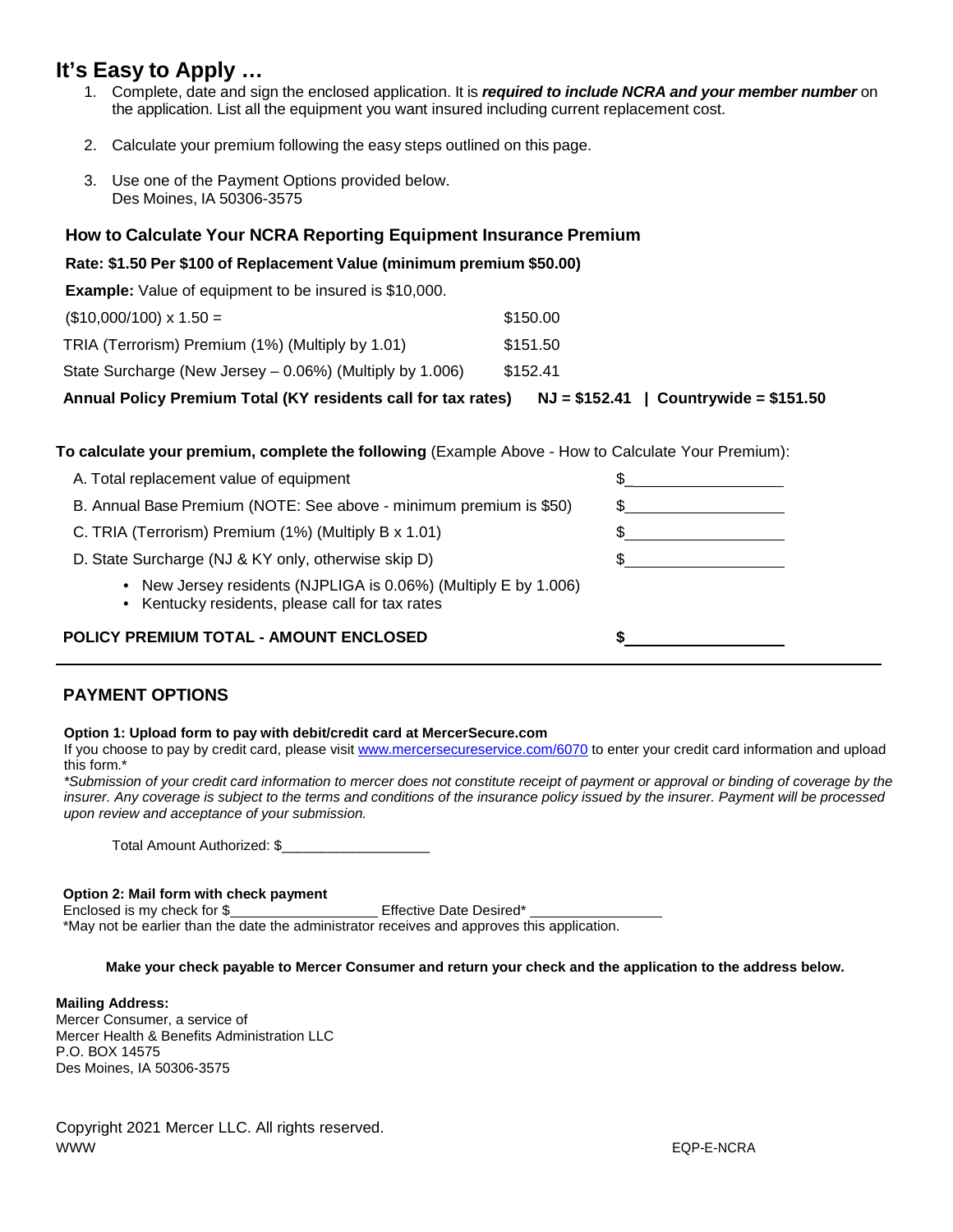## **EQUIPMENT INSURANCE PLAN APPLICATION**

**Reset** 

| 2. Professional Association & Member Number (REQUIRED - if applicable): ____________________________                                                                                                                                 |  |  |
|--------------------------------------------------------------------------------------------------------------------------------------------------------------------------------------------------------------------------------------|--|--|
|                                                                                                                                                                                                                                      |  |  |
| 4. Mailing Address: <u>example and a series of the series of the series of the series of the series of the series of the series of the series of the series of the series of the series of the series of the series of the serie</u> |  |  |
|                                                                                                                                                                                                                                      |  |  |
| 5. Website:                                                                                                                                                                                                                          |  |  |
|                                                                                                                                                                                                                                      |  |  |
|                                                                                                                                                                                                                                      |  |  |
| 8. Requested Policy Effective Date: ___________________                                                                                                                                                                              |  |  |
| <b>9.</b> Applicant Type:<br>$\Box$ Individual $\Box$ Partnership $\Box$ Corporation $\Box$ LLP (Limited Liability Partnership) $\Box$ LLC (Limited Liability Corporation)<br>Sole Proprietor<br>Π.                                  |  |  |

|                | . Named Insured (person or entity to be insured): _______________________________                                                                                                                                                                                                                                                                                                                                                                                                                                                                             |                   |                              |                    |
|----------------|---------------------------------------------------------------------------------------------------------------------------------------------------------------------------------------------------------------------------------------------------------------------------------------------------------------------------------------------------------------------------------------------------------------------------------------------------------------------------------------------------------------------------------------------------------------|-------------------|------------------------------|--------------------|
|                |                                                                                                                                                                                                                                                                                                                                                                                                                                                                                                                                                               |                   |                              |                    |
|                |                                                                                                                                                                                                                                                                                                                                                                                                                                                                                                                                                               |                   |                              |                    |
|                |                                                                                                                                                                                                                                                                                                                                                                                                                                                                                                                                                               |                   |                              |                    |
|                |                                                                                                                                                                                                                                                                                                                                                                                                                                                                                                                                                               |                   |                              |                    |
|                |                                                                                                                                                                                                                                                                                                                                                                                                                                                                                                                                                               |                   |                              |                    |
|                |                                                                                                                                                                                                                                                                                                                                                                                                                                                                                                                                                               |                   |                              |                    |
|                |                                                                                                                                                                                                                                                                                                                                                                                                                                                                                                                                                               |                   |                              |                    |
|                | . Requested Policy Effective Date: __________________                                                                                                                                                                                                                                                                                                                                                                                                                                                                                                         |                   |                              |                    |
| Item           | 0. SCHEDULE OF EQUIPMENT: Use this listing to describe all equipment you wish to insure.<br>(If more than 10 items, please submit a separate document listing the below information for all items together.)<br>$\Box$ By checking this box, I affirm that I understand the following: This policy excludes coverage for all unmanned<br>aircraft (drones) and mobile phones. If these items are included on my equipment schedule, I am required to<br>remove them. There is no coverage under the policy for drones or mobile phones.<br><b>Description</b> | Custom-           | <b>Identification/Serial</b> | Replacement        |
| #              | (include manufacturer's name and model #)                                                                                                                                                                                                                                                                                                                                                                                                                                                                                                                     | made?<br>(yes/no) | Number (per item)            | Cost (per<br>item) |
| $\mathbf{1}$   |                                                                                                                                                                                                                                                                                                                                                                                                                                                                                                                                                               | Select One        |                              |                    |
| $\overline{2}$ |                                                                                                                                                                                                                                                                                                                                                                                                                                                                                                                                                               | Select One        |                              |                    |
| 3              |                                                                                                                                                                                                                                                                                                                                                                                                                                                                                                                                                               |                   |                              |                    |
|                |                                                                                                                                                                                                                                                                                                                                                                                                                                                                                                                                                               |                   |                              |                    |
| 4              |                                                                                                                                                                                                                                                                                                                                                                                                                                                                                                                                                               | Select One        |                              |                    |
| 5              |                                                                                                                                                                                                                                                                                                                                                                                                                                                                                                                                                               | Select One        |                              |                    |
| 6              |                                                                                                                                                                                                                                                                                                                                                                                                                                                                                                                                                               | Select One        |                              |                    |
| $\overline{7}$ |                                                                                                                                                                                                                                                                                                                                                                                                                                                                                                                                                               | Select One        |                              |                    |
| 8              |                                                                                                                                                                                                                                                                                                                                                                                                                                                                                                                                                               | Select One        |                              |                    |
| 9              |                                                                                                                                                                                                                                                                                                                                                                                                                                                                                                                                                               | Select One        |                              |                    |
| 10             |                                                                                                                                                                                                                                                                                                                                                                                                                                                                                                                                                               | Select One        |                              |                    |

**11.** Enter the total replacement value amount for all equipment property listed:  $\$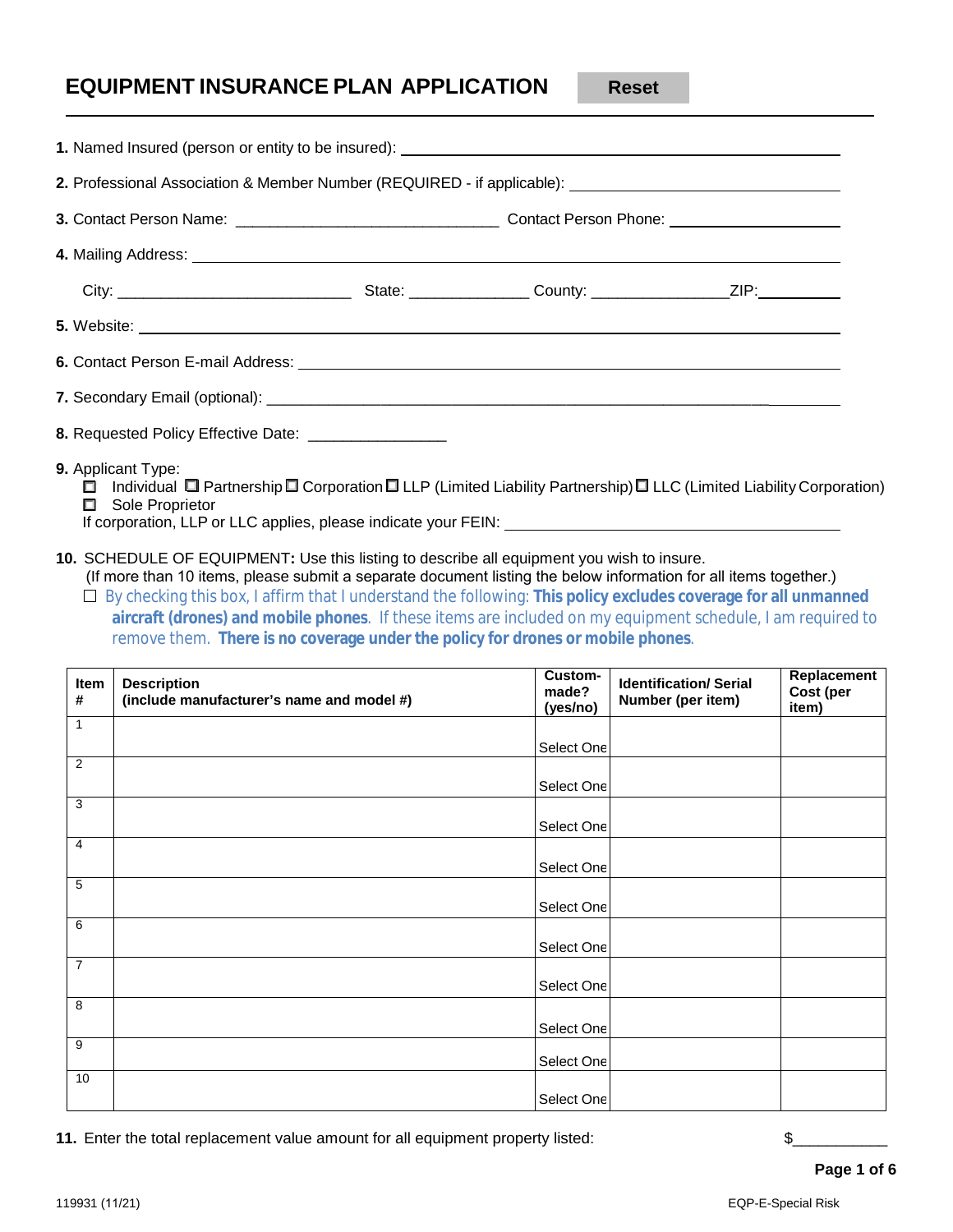### **12.** Is any of your equipment financed?  $\Box$  Yes  $\Box$  No

**If yes, indicate which item(s) are financed and provide the name and address of the lending institution. (Attach an additional sheet if necessary)** Item#: Lending Institution Name: Address: City, State, Zip: 2008. Example 2008. The City State of The City State 2008. The City State of The City State 30.

**13.** Have you had any insurance claims in the last 5 years?  $\Box$  Yes  $\Box$  No

| Loss Description | Date Loss<br>Occurred<br>(MM/YYYY) | Loss<br>Amount |
|------------------|------------------------------------|----------------|
|                  |                                    | \$             |
|                  |                                    | \$             |
|                  |                                    | \$             |
|                  |                                    | S              |

**14.** Has any company refused or cancelled your insurance due to losses sustained? (Missouri applicants need not reply)  $\Box$  Yes  $\Box$  No If yes, provide the name(s) of the insurance company:

## **15.** Is your equipment currently insured? □ Yes □ No □ No Prior Coverage

|                                | If yes, please complete the table below for the past 3 years. |                        |
|--------------------------------|---------------------------------------------------------------|------------------------|
| Effective Date Expiration Date | Insurance Company                                             | <b>Annual Premiuml</b> |
|                                |                                                               |                        |
|                                |                                                               |                        |
|                                |                                                               |                        |

#### **16.** Do you currently have any policies covering your business?  $\Box$  Yes  $\Box$  No  $\Box$  Not Applicable **This includes but is not limited to any general liability, business owner policy, cyber liability or professional liability. If yes, please complete the table below.**

|           | <b>II</b> YOU, MIUGOU UUIIIMIUGU GIIU GAMIU MUIUTII. |                   |                      |
|-----------|------------------------------------------------------|-------------------|----------------------|
| Effective | <b>Expiration Date</b>                               | Insurance Company | <b>Policy Number</b> |
|           |                                                      |                   |                      |
|           |                                                      |                   |                      |
|           |                                                      |                   |                      |

### **17.** Location of Equipment (check all that apply):

- Commercial Building/Space  $\Box$  Rental Unit □ Studio □ Residence  $\Box$  Office  $\Box$  Safe Deposit Box □ Bank Vault □ Other. Provide explanation: <u>□ □</u> **Answer questions a, b & c only if there is one item valued >\$50,000 or your total schedule value is >\$300,000.** a. On which floor is your equipment stored (i.e. – basement, main floor, 2nd floor)? b. Do others have access to the storage area?  $\Box$  Yes  $\Box$  No (If yes, state who has access and why)
- c. Is your equipment stored within 25 miles of the coast?  $\Box$  Yes  $\Box$  No If yes, state the approximate # of miles from the coast? \_\_\_\_\_\_\_\_\_\_\_\_\_\_\_\_\_\_\_\_\_\_\_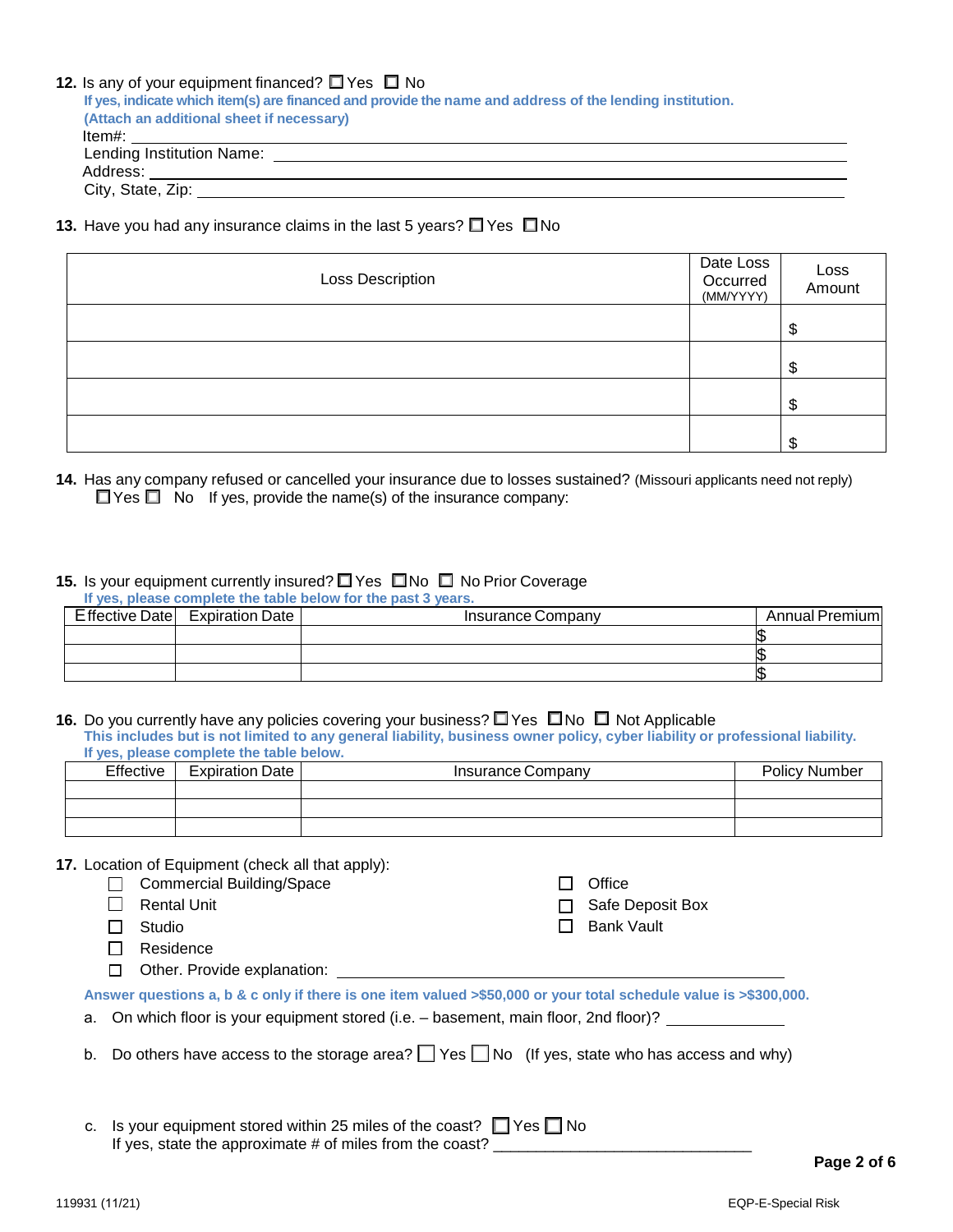| 18. What percentage of your equipment is removed from the storage premises at any one time?                                                                                                                                                                                                                                                                |                                                                                                       |
|------------------------------------------------------------------------------------------------------------------------------------------------------------------------------------------------------------------------------------------------------------------------------------------------------------------------------------------------------------|-------------------------------------------------------------------------------------------------------|
| 19. Property protection where equipment items are located (check all that apply):<br>If 'None' is selected and one item is valued >\$50,000 or your total schedule value is >\$300,000 carrier review is required.<br>□ Fire Sprinkler System<br>$\Box$ Local Fire Alarm<br>$\Box$ Smoke Detector<br>$\Box$ Video Security Cameras                         | □ Burglar Alarm System<br>$\Box$ UL approved Central Burglar<br>Alarm System installed<br>$\Box$ None |
| <b>20.</b> Do you lease or lend any equipment to any independent contractor? $\Box$ Yes $\Box$ No<br>If "yes", please note that the policy excludes third party property damage coverage.                                                                                                                                                                  |                                                                                                       |
| Applicable only for <b>Photography Equipment</b> (leave blank if not applicable)<br>21. Are any items listed in the schedule used for underwater photography? $\Box$ YES $\Box$ NO<br>If yes, answer questions a-d below                                                                                                                                   |                                                                                                       |
|                                                                                                                                                                                                                                                                                                                                                            |                                                                                                       |
| b). Provide percentage of use: Recreation: _______% Professional: _______%                                                                                                                                                                                                                                                                                 |                                                                                                       |
| c). Do you have less than 2 years of experience doing underwater photography using this type of equipment?<br>$\Box$ Yes $\Box$ No                                                                                                                                                                                                                         |                                                                                                       |
| d). Have you ever had a loss while doing underwater photography? $\Box$ YES $\Box$ NO<br>If yes, provide a description of how the loss occurred, the approximate value of items lost and explain what has<br>been done to prevent further losses of this nature.                                                                                           |                                                                                                       |
| 22. Are any items listed in the schedule used for aerial photography? $\Box$ YES $\Box$ NO<br>Aerial photography can be described as the taking of photographs from an aircraft or any other flying device in flight,<br>where mounted cameras or hand held photographs may be taken by a photographer. Drones are specifically excluded<br>from coverage. |                                                                                                       |
| If yes, answer questions a-d below.                                                                                                                                                                                                                                                                                                                        |                                                                                                       |
|                                                                                                                                                                                                                                                                                                                                                            |                                                                                                       |
| b). Provide percentage of use: Recreation: ________% Professional: ________%                                                                                                                                                                                                                                                                               |                                                                                                       |
| c). Do you have more than 2 years of experience doing aerial photography using this type of equipment?<br>$\Box$ Yes $\Box$ No                                                                                                                                                                                                                             |                                                                                                       |
| d). Have you ever had a loss while doing aerial photography? $\Box$ YES $\Box$ NO<br>If yes, provide a description of how the loss occurred, the approximate value of items lost, and explain what has<br>been done to prevent further losses of this nature.                                                                                              |                                                                                                       |
|                                                                                                                                                                                                                                                                                                                                                            |                                                                                                       |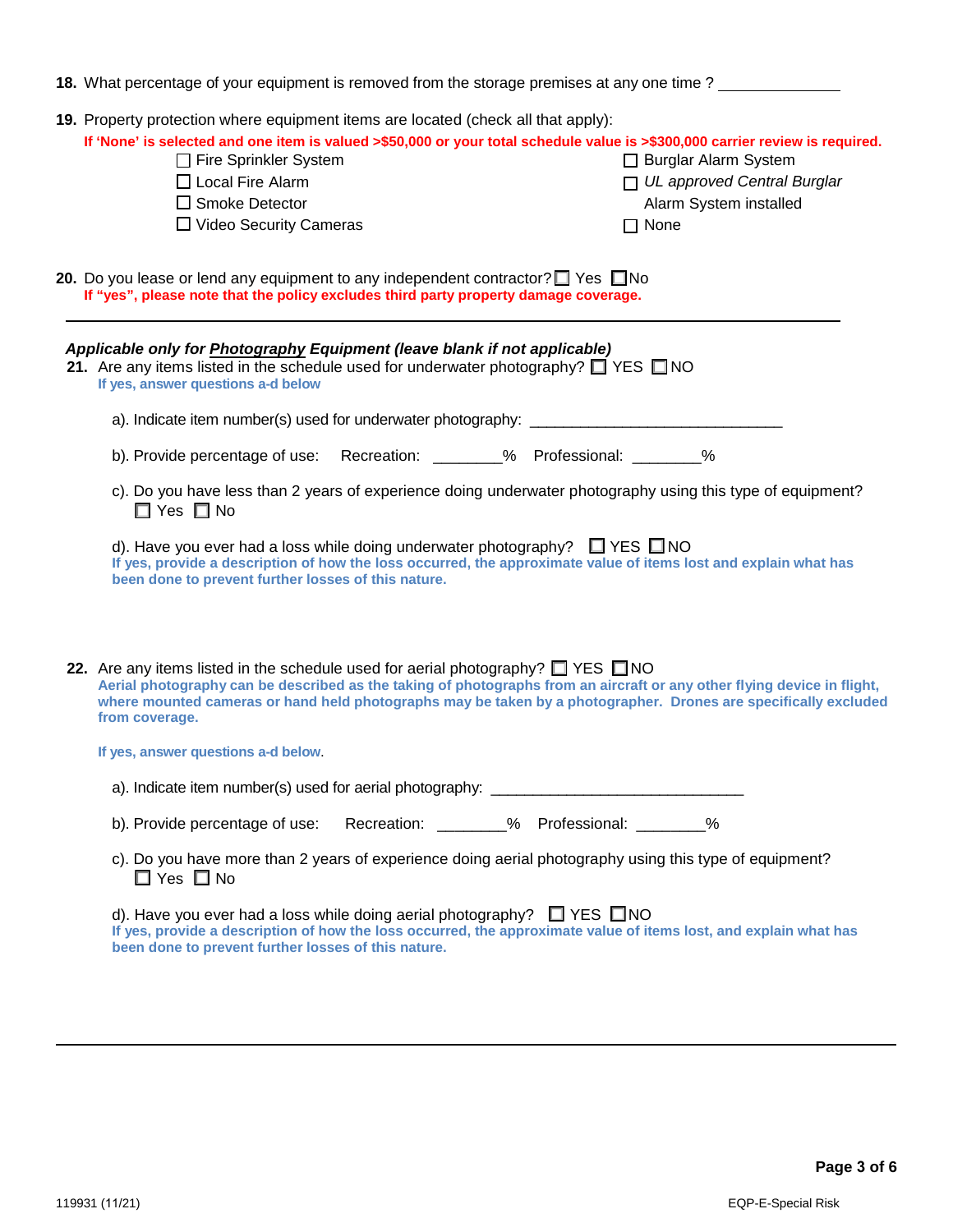|          | Applicable only for Musicians Equipment (leave blank if not applicable)<br>23. If insuring musical equipment, what type of music business are you operating? Check all that may apply.<br>Band   Teacher IDJ I Sound Studio   Producer   Promoter   Artist/individual performer<br>Other, provide description: |
|----------|----------------------------------------------------------------------------------------------------------------------------------------------------------------------------------------------------------------------------------------------------------------------------------------------------------------|
| of loss. | 24. Optional Business Income Coverage Endorsement (Select one):<br>Covers Business Income Loss due to a forced performance cancellation or damage/loss of covered property by a covered cause<br>\$500 Limit/\$50 Cost<br>\$1,000 Limit/\$100 Cost<br>\$1,500 Limit/\$150 Cost<br>None                         |

| Applicable only for Ham Radio Equipment (leave blank if not applicable)                                             |  |
|---------------------------------------------------------------------------------------------------------------------|--|
| 25. Does your schedule include radio towers, antennas or rotators exceeding \$10,000 in total? $\Box$ YES $\Box$ NO |  |

### **Fraud Warnings**

**NOTICE TO APPLICANTS:** ANY PERSON WHO KNOWINGLY AND WITH INTENT TO DEFRAUD ANY INSURANCE COMPANY OR OTHER PERSON FILES AN APPLICATION FOR INSURANCE OR STATEMENT OF CLAIM CONTAINING ANY MATERIALLY FALSE INFORMATION OR CONCEALS, FOR THE PURPOSE OF MISLEADING, INFORMATION CONCERNING ANY FACT MATERIAL THERETO, COMMITS A FRAUDULENT ACT, WHICH IS A CRIME, AND MAY SUBJECT SUCH PERSON TO CRIMINAL AND CIVIL PENALTIES.

**NOTICE TO ALABAMA APPLICANTS:** ANY PERSON WHO KNOWINGLY PRESENTS A FALSE OR FRAUDULENT CLAIM FOR PAYMENT OF A LOSS OR BENEFIT OR WHO KNOWINGLY PRESENTS FALSE INFORMATION IN AN APPLICATION FOR INSURANCE IS GUILTY OF A CRIME AND MAY BE SUBJECT TO RESTITUTION, FINES, OR CONFINEMENT IN PRISON, OR ANY COMBINATION THEREOF.

**NOTICE TO ARKANSAS, LOUISIANA, RHODE ISLAND, AND WEST VIRGINIA APPLICANTS:** ANY PERSON WHO KNOWINGLY PRESENTS A FALSE OR FRAUDULENT CLAIM FOR PAYMENT OF A LOSS OR BENEFIT OR KNOWINGLY PRESENTS FALSE INFORMATION IN AN APPLICATION FOR INSURANCE IS GUILTY OF A CRIME AND MAY BE SUBJECT TO FINES AND CONFINEMENT IN PRISON.

**NOTICE TO CALIFORNIA APPLICANTS:** FOR YOUR PROTECTION CALIFORNIA LAW REQUIRES THE FOLLOWING TO APPEAR ON THIS FORM: ANY PERSON WHO KNOWINGLY PRESENTS FALSE OR FRAUDULENT INFORMATION TO OBTAIN OR AMEND INSURANCE COVERAGE OR TO MAKE A CLAIM FOR THE PAYMENT OF A LOSS IS GUILTY OF A CRIME AND MAY BE SUBJECT TO FINES AND CONFINEMENT IN STATE PRISON.

**NOTICE TO COLORADO APPLICANTS:** IT IS UNLAWFUL TO KNOWINGLY PROVIDE FALSE, INCOMPLETE, OR MISLEADING FACTS OR INFORMATION TO AN INSURANCE COMPANY FOR THE PURPOSE OF DEFRAUDING OR ATTEMPTING TO DEFRAUD THE COMPANY. PENALTIES MAY INCLUDE IMPRISONMENT, FINES, DENIAL OF INSURANCE, AND CIVIL DAMAGES. ANY INSURANCE COMPANY OR AGENT OF AN INSURANCE COMPANY WHO KNOWINGLY PROVIDES FALSE, INCOMPLETE, OR MISLEADING FACTS OR INFORMATION TO A POLICYHOLDER OR CLAIMANT FOR THE PURPOSE OF DEFRAUDING OR ATTEMPTING TO DEFRAUD THE POLICYHOLDER OR CLAIMANT WITH REGARD TO A SETTLEMENT OR AWARD PAYABLE FROM INSURANCE PROCEEDS SHALL BE REPORTED TO THE COLORADO DIVISION OF INSURANCE WITHIN THE DEPARTMENT OF REGULATORY AGENCIES.

**NOTICE TO DISTRICT OF COLUMBIA APPLICANTS: WARNING:** IT IS A CRIME TO PROVIDE FALSE OR MISLEADING INFORMATION TO AN INSURER FOR THE PURPOSE OF DEFRAUDING THE INSURER OR ANY OTHER PERSON. PENALTIES INCLUDE IMPRISONMENT AND/OR FINES. IN ADDITION, AN INSURER MAY DENY INSURANCE BENEFITS IF FALSE INFORMATION MATERIALLY RELATED TO A CLAIM WAS PROVIDED BY THE APPLICANT.

**NOTICE TO FLORIDA APPLICANTS:** ANY PERSON WHO KNOWINGLY AND WITH INTENT TO INJURE, DEFRAUD, OR DECEIVE ANY INSURER FILES A STATEMENT OF CLAIM OR AN APPLICATION CONTAINING ANY FALSE, INCOMPLETE OR MISLEADING INFORMATION IS GUILTY OF A FELONY OF THE THIRD DEGREE.

**NOTICE TO KANSAS APPLICANTS:** ANY PERSON WHO KNOWINGLY AND WITH INTENT TO DEFRAUD, PRESENTS, CAUSES TO BE PRESENTED OR PREPARES WITH KNOWLEDGE OR BELIEF THAT IT WILL BE PRESENTED TO OR BY AN INSURER, PURPORTED INSURER, BROKER OR ANY AGENT THEREOF, ANY WRITTEN, ELECTRONIC, ELECTRONIC IMPULSE, FACSIMILE, MAGNETIC, ORAL, OR TELEPHONIC COMMUNICATION OR STATEMENT AS PART OF, OR IN SUPPORT OF, AN APPLICATION FOR THE ISSUANCE OF, OR THE RATING OF AN INSURANCE POLICY FOR PERSONAL OR COMMERCIAL INSURANCE, OR A CLAIM FOR PAYMENT OR OTHER BENEFIT PURSUANT TO AN INSURANCE POLICY FOR COMMERCIAL OR PERSONAL INSURANCE THAT SUCH PERSON KNOWS TO CONTAIN MATERIALLY FALSE INFORMATION CONCERNING ANY FACT MATERIAL THERETO; OR CONCEALS, FOR THE PURPOSE OF MISLEADING, INFORMATION CONCERNING ANY FACT MATERIAL THERETO COMMITS A FRAUDULENT INSURANCE ACT.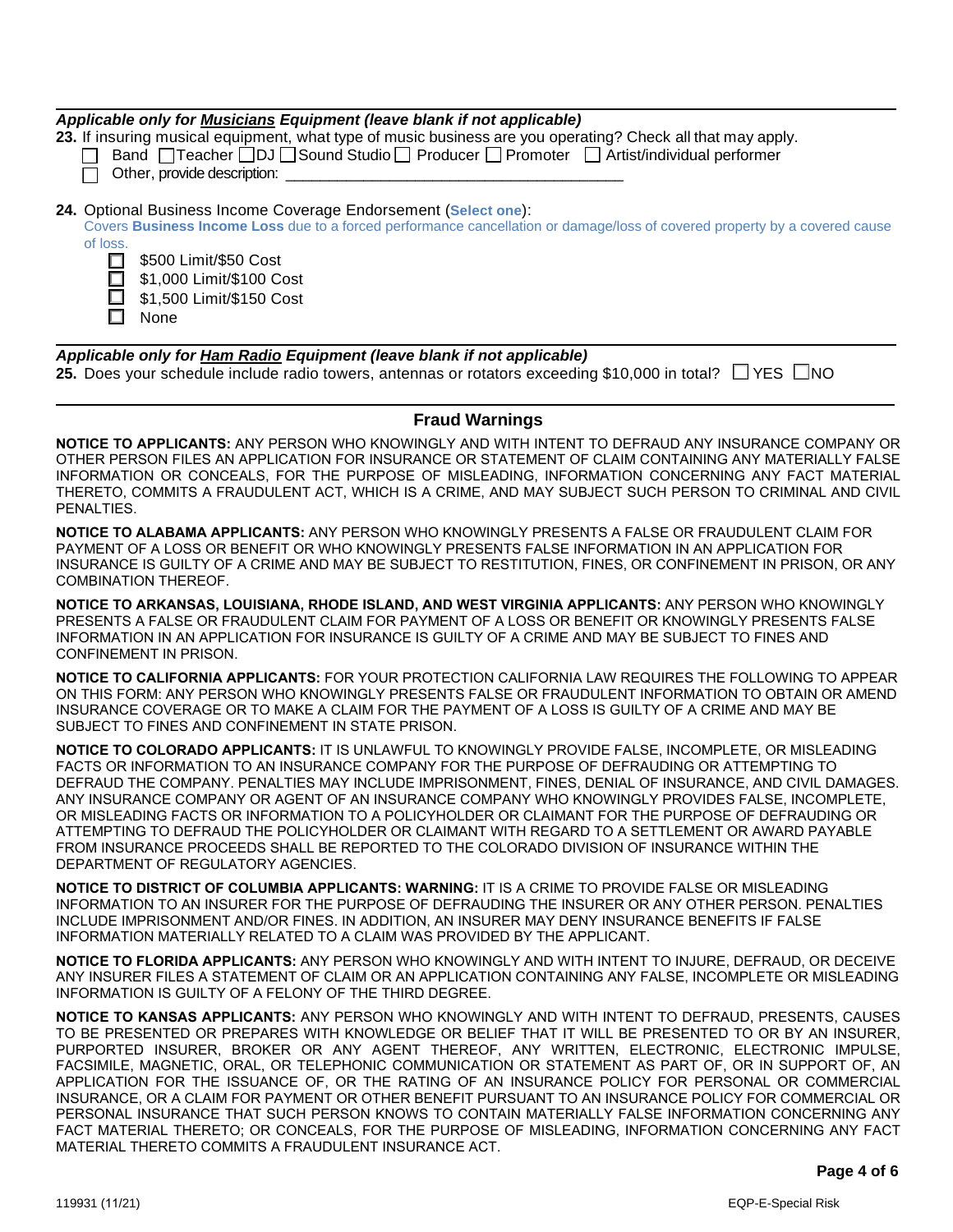**NOTICE TO KENTUCKY APPLICANTS:** ANY PERSON WHO KNOWINGLY AND WITH INTENT TO DEFRAUD ANY INSURANCE COMPANY OR OTHER PERSON FILES AN APPLICATION FOR INSURANCE CONTAINING ANY MATERIALLY FALSE INFORMATION OR CONCEALS, FOR THE PURPOSE OF MISLEADING, INFORMATION CONCERNING ANY FACT MATERIAL THERETO COMMITS A FRAUDULENT INSURANCE ACT, WHICH IS A CRIME.

**NOTICE TO MAINE APPLICANTS:** IT IS A CRIME TO KNOWINGLY PROVIDE FALSE, INCOMPLETE OR MISLEADING INFORMATION TO AN INSURANCE COMPANY FOR THE PURPOSE OF DEFRAUDING THE COMPANY. PENALTIES MAY INCLUDE IMPRISONMENT, FINES OR A DENIAL OF INSURANCE BENEFITS.

**NOTICE TO MARYLAND APPLICANTS:** ANY PERSON WHO KNOWINGLY OR WILLFULLY PRESENTS A FALSE OR FRAUDULENT CLAIM FOR PAYMENT OF A LOSS OR BENEFIT OR WHO KNOWINGLY OR WILLFULLY PRESENTS FALSE INFORMATION IN AN APPLICATION FOR INSURANCE IS GUILTY OF A CRIME AND MAY BE SUBJECT TO FINES AND CONFINEMENT IN PRISON.

**NOTICE TO MINNESOTA APPLICANTS:** A PERSON WHO FILES A CLAIM WITH INTENT TO DEFRAUD OR HELPS COMMIT A FRAUD AGAINST AN INSURER IS GUILTY OF A CRIME.

**NOTICE TO NEW JERSEY APPLICANTS:** ANY PERSON WHO INCLUDES ANY FALSE OR MISLEADING INFORMATION ON AN APPLICATION FOR AN INSURANCE POLICY IS SUBJECT TO CRIMINAL AND CIVIL PENALTIES.

**NOTICE TO NEW MEXICO APPLICANTS:** ANY PERSON WHO KNOWINGLY PRESENTS A FALSE OR FRAUDULENT CLAIM FOR PAYMENT OF A LOSS OR BENEFIT OR KNOWINGLY PRESENTS FALSE INFORMATION IN AN APPLICATION FOR INSURANCE IS GUILTY OF A CRIME AND MAY BE SUBJECT TO CIVIL FINES AND CRIMINAL PENALTIES.

**NOTICE TO NEW YORK APPLICANTS:** ANY PERSON WHO KNOWINGLY AND WITH INTENT TO DEFRAUD ANY INSURANCE COMPANY OR OTHER PERSON FILES AN APPLICATION FOR INSURANCE OR STATEMENT OF CLAIM CONTAINING ANY MATERIALLY FALSE INFORMATION, OR CONCEALS FOR THE PURPOSE OF MISLEADING, INFORMATION CONCERNING ANY FACT MATERIAL THERETO, COMMITS A FRAUDULENT INSURANCE ACT, WHICH IS A CRIME, AND SHALL ALSO BE SUBJECT TO A CIVIL PENALTY NOT TO EXCEED FIVE THOUSAND DOLLARS AND THE STATED VALUE OF THE CLAIM FOR EACH SUCH VIOLATION.

**NOTICE TO OHIO APPLICANTS:** ANY PERSON WHO, WITH INTENT TO DEFRAUD OR KNOWING THAT HE IS FACILITATING A FRAUD AGAINST AN INSURER, SUBMITS AN APPLICATION OR FILES A CLAIM CONTAINING A FALSE OR DECEPTIVE STATEMENT IS GUILTY OF INSURANCE FRAUD.

**NOTICE TO OKLAHOMA APPLICANTS:** WARNING: ANY PERSON WHO KNOWINGLY, AND WITH INTENT TO INJURE, DEFRAUD OR DECEIVE ANY INSURER, MAKES ANY CLAIM FOR THE PROCEEDS OF AN INSURANCE POLICY CONTAINING ANY FALSE, INCOMPLETE OR MISLEADING INFORMATION IS GUILTY OF A FELONY.

**NOTICE TO OREGON APPLICANTS:** ANY PERSON WHO KNOWINGLY AND WITH INTENT TO DEFRAUD ANY INSURANCE COMPANY OR OTHER PERSON FILES AN APPLICATION FOR INSURANCE OR STATEMENT OF CLAIM CONTAINING ANY MATERIALLY FALSE INFORMATION OR CONCEALS, FOR THE PURPOSE OF MISLEADING, INFORMATION CONCERNING ANY FACT MATERIAL THERETO, MAY BE GUILTY OF A FRAUDULENT ACT, WHICH MAY BE A CRIME, AND MAY SUBJECT SUCH PERSON TO CRIMINAL AND CIVIL PENALTIES.

**NOTICE TO PENNSYLVANIA APPLICANTS:** ANY PERSON WHO KNOWINGLY AND WITH INTENT TO DEFRAUD ANY INSURANCE COMPANY OR OTHER PERSON FILES AN APPLICATION FOR INSURANCE OR STATEMENT OF CLAIM CONTAINING ANY MATERIALLY FALSE INFORMATION OR CONCEALS FOR THE PURPOSE OF MISLEADING, INFORMATION CONCERNING ANY FACT MATERIAL THERETO COMMITS A FRAUDULENT INSURANCE ACT, WHICH IS A CRIME AND SUBJECTS SUCH PERSON TO CRIMINAL AND CIVIL PENALTIES.

**NOTICE TO TENNESSEE, VIRGINIA AND WASHINGTON APPLICANTS:** IT IS A CRIME TO KNOWINGLY PROVIDE FALSE, INCOMPLETE OR MISLEADING INFORMATION TO AN INSURANCE COMPANY FOR THE PURPOSE OF DEFRAUDING THE COMPANY. PENALTIES INCLUDE IMPRISONMENT, FINES AND DENIAL OF INSURANCE BENEFITS.

**NOTICE TO VERMONT APPLICANTS:** ANY PERSON WHO KNOWINGLY PRESENTS A FALSE STATEMENT IN AN APPLICATION FOR INSURANCE MAY BE GUILTY OF A CRIMINAL OFFENSE AND SUBJECT TO PENALTIES UNDER STATE LAW.

#### **IMPORTANT: Coverage will become effective upon approval of this Application and receipt of your premium check.**

In this transaction, Mercer Consumer, a service of Mercer Health & Benefits Administration LLC\* ("Mercer Consumer") is acting as the exclusive insurance agent and program manager for New Hampshire Insurance Company for this type of coverage, and not as your insurance broker. Alternative insurance products may be available in the insurance market place Mercer Consumer is only offering this selected insurer quote proposal.